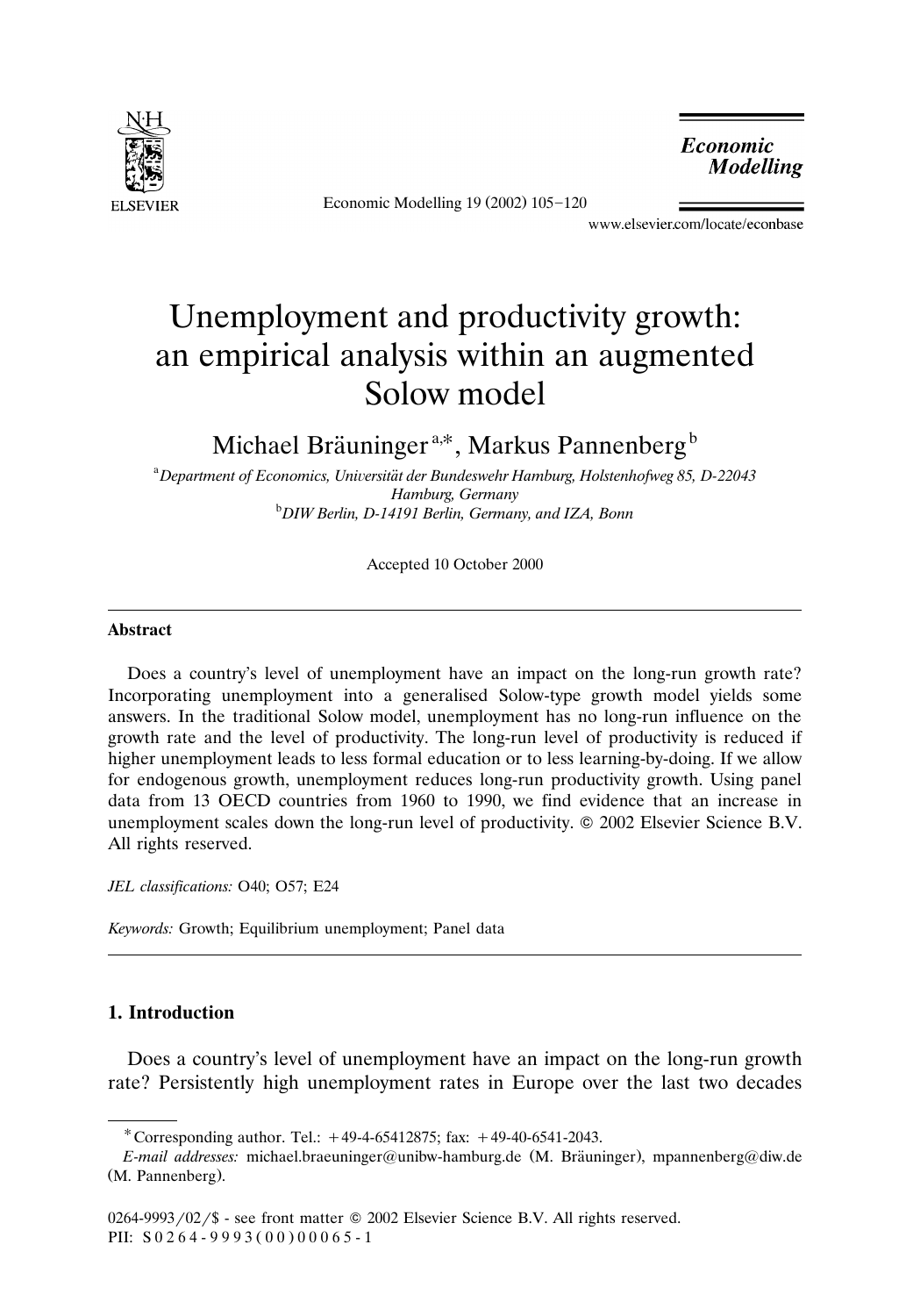

Fig. 1. Unemployment and productivity growth.

indicate that unemployment is, at least to a large extent, not a pure business cycle phenomenon. This implies a continuing squandering of labour and of human capital in most European countries. Hence, it seems reasonable to ask, if given levels of unemployment influence long-run productivity growth or the long-run level of productivity itself.

Unemployment is a severe problem in Europe, but not in the US. The decline in productivity growth has, however, been stronger in the US over the last decades of the 20th century. Between 1979 and 1997 the average rate of unemployment in the US was 6.7% and the average growth rate of labour productivity was 0.9%. In Europe the average rate of unemployment was 9.3% and the average growth rate of labour productivity was 2.2%. These figures might indicate a potential trade-off between unemployment and productivity growth. However, if we look at simple time series plots, the evidence lends at best mild support to this suspicion. Fig. 1 shows the development of unemployment and productivity growth in Europe and in the US between 1960 and 1997. It is striking that there has been an increase in the rate of unemployment that goes along with a decline of productivity growth in Europe as well as in the USA.

Bean (1997) and Gordon (1997) argue that this time series evidence shows a causal link running from unemployment to growth.<sup>1</sup> Section 2 formalises this link by introducing unemployment into an augmented Solow growth model. The model nests the standard Solow model as well as endogenous growth models as special cases*.* Our main argument is that unemployment reduces production and income and thereby the accumulation of physical and human capital via a reduction of

<sup>&</sup>lt;sup>1</sup>The traditional link between unemployment and productivity is represented in Okuns law. However, the focus of Okuns law is on short-run demand dynamics (see Gordon, 1979). Neither the slow-down of productivity growth nor the increase in unemployment over the last decades can be explained by such short-run business cycle effects.